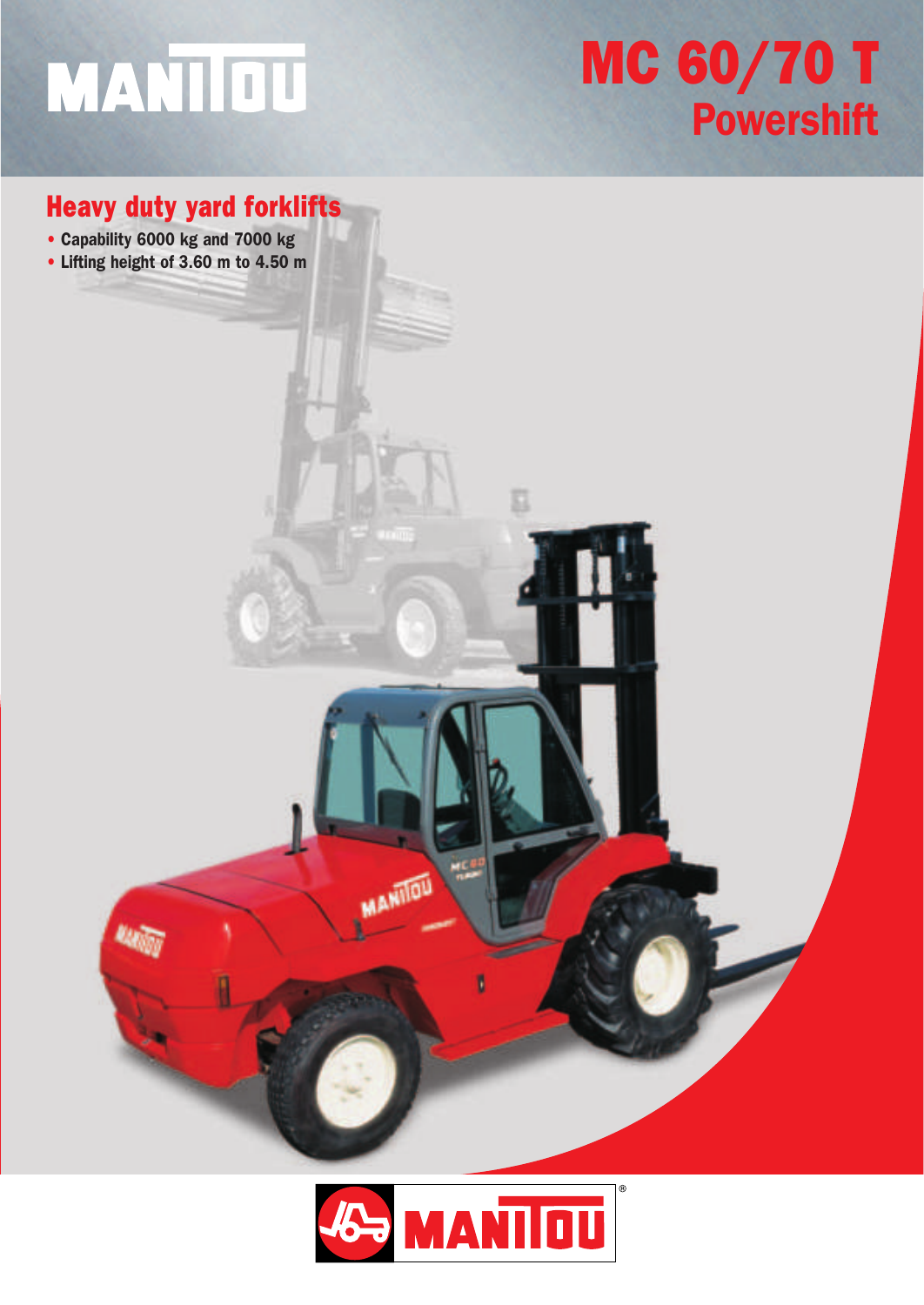### MC 60/70 T, heavy duty yard forklifts

Whatever the load and the state of the ground, MC 60/70 T trucks give top quality performance. MANITOU, the expert in rough-terrain handling, has put its experience into yard handling.

#### • Performance and stability

The MCs 60/70 T are powerful trucks with a Perkins Turbo 1004.42 engine giving 106.5 hp/78.5 kW, and torque converter transmission for working on any kind of ground.

Low pressure tyres, a differential lock and an oscillating axle give superb performance and prevent damaging the ground. Wide diameter wheels combined with high ground clearance allow obstacles (rails,rough terrain, pot-holes etc.) to be crossed in complete safety.



**Fast and flexible working** 



The new Powershift gearbox with electronic gear selector optimises cycle times.

There is progressive gear change carried out under torque for fast operation.

Driving is kept flexible by the EGS system which automatically adjusts the engine speed in accordance with the gear selected.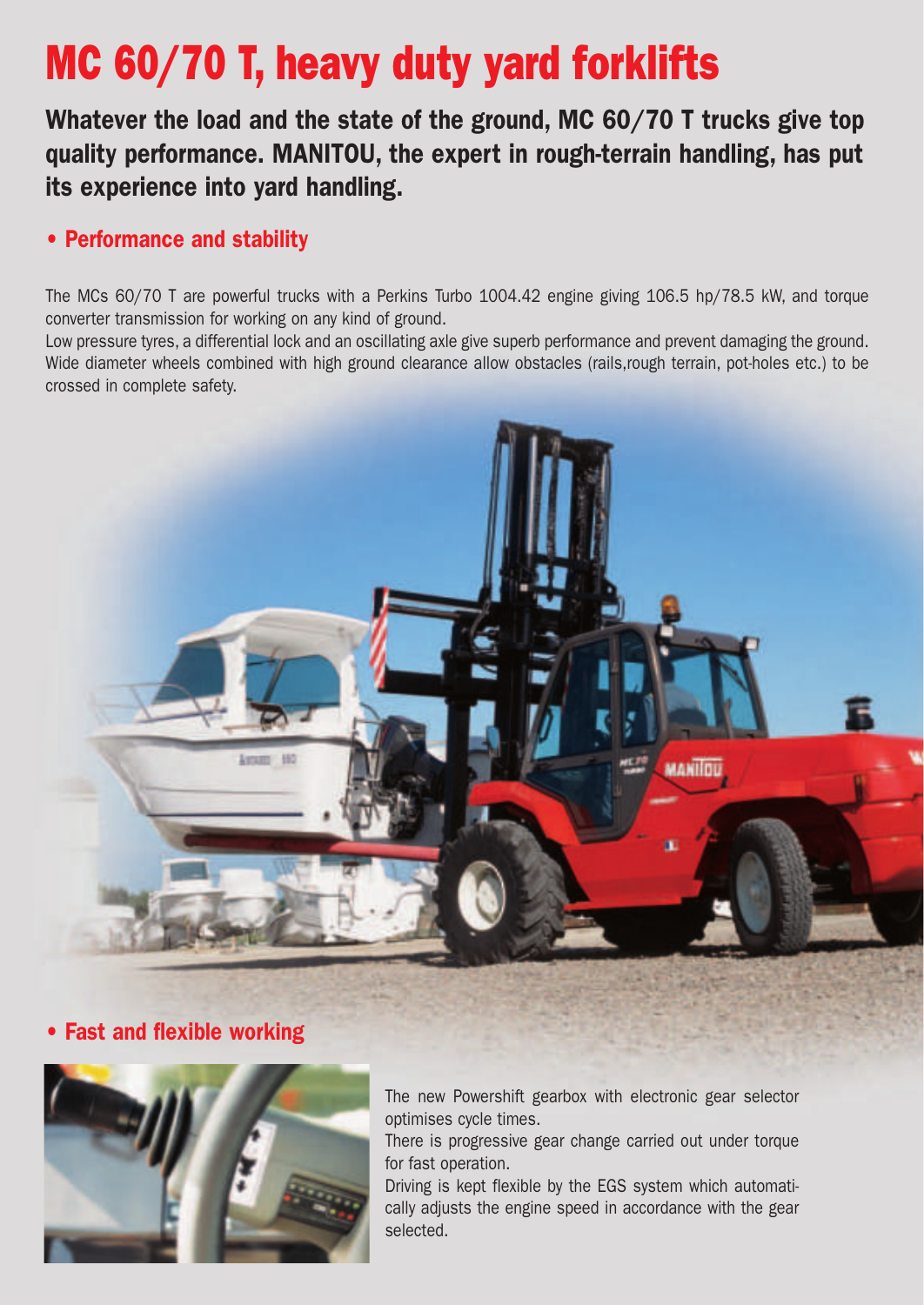#### Masted POWERSHIFT MC 60 T/MC 70 T

|                   |                   |                    | <b>LIFTING</b><br><b>HEIGHT</b> | <b>OVERALL</b><br><b>HEIGHT</b> | <b>FREE</b><br><b>LIFT</b> | <b>OVERALL</b><br><b>HEIGHT</b> |                | <b>HEIGHT AT</b><br><b>MAX. CAPACITY</b> |                                              | <b>CAPACITY AT</b><br><b>MAX. HEIGHT</b> | <b>MAST</b><br><b>TILTING</b> |
|-------------------|-------------------|--------------------|---------------------------------|---------------------------------|----------------------------|---------------------------------|----------------|------------------------------------------|----------------------------------------------|------------------------------------------|-------------------------------|
| <b>MASTS</b>      |                   | <b>TYPE</b>        | ON                              | <b>MAST</b>                     | <b>ON</b>                  | <b>MAST</b>                     |                | (mm)                                     |                                              | (kg)                                     | <b>ANGLE</b>                  |
|                   |                   |                    | <b>FORKS</b>                    | <b>LOWERED</b>                  | <b>FORKS</b>               | <b>EXTENDED</b>                 | With side      | Without side                             | <b>With side</b>                             | <b>Without side</b>                      | Front/Rear                    |
|                   |                   |                    | (mm)                            | (mm)                            | (mm)                       | (mm)                            | shift carriage |                                          | shift carriage shift carriage shift carriage |                                          |                               |
| <b>DUPLEX</b>     | 3.60 <sub>m</sub> | MC 60 T Powershift | 3670                            | 3205                            |                            | 5005                            | 3600           | 3.600                                    | 5400                                         | 6000                                     | $15^{\circ}/15^{\circ}$       |
|                   |                   | MC 70 T Powershift |                                 |                                 |                            |                                 | 3600           | 3.600                                    | 6300                                         | 7000                                     |                               |
| <b>TOTAL</b>      | 4.00 m            | MC 60 T Powershift | 4070                            | 3405                            |                            | 5405                            | 4000           | 4.000                                    | 5400                                         | 6000                                     | $15^{\circ}/15^{\circ}$       |
|                   |                   | MC 70 T Powershift |                                 |                                 |                            |                                 | 4000           | 4.000                                    | 6300                                         | 7000                                     |                               |
| <b>VISIBILITY</b> | 4.50 m            | MC 60 T Powershift | 4570                            | 3655                            | $\overline{\phantom{a}}$   | 5905                            | 4000           | 4.000                                    | 4950                                         | 5500                                     | $15^{\circ}/15^{\circ}$       |
|                   |                   | MC 70 T Powershift |                                 |                                 |                            |                                 | 4000           | 4000                                     | 5850                                         | 6500                                     |                               |

### MC 60 T/MC 70 T POWERSHIFT Tyres

|                              |                            | <b>Version</b> |                                                | <b>Casing</b>                                      | Tyre width (mm) | <b>Overall width</b><br>with tyres (mm) |  |
|------------------------------|----------------------------|----------------|------------------------------------------------|----------------------------------------------------|-----------------|-----------------------------------------|--|
|                              |                            | All-purpose    | Front                                          | 18 R 19.5 XF<br><b>Tubeless</b><br>(445/65 R 19.5) | 450             | 2150                                    |  |
| <b>Fitted as</b><br>standard | Industrial                 | Rear           | 9.5 R 19.5<br><b>XZY Tubeless</b><br>134/131 K | 240                                                | 1820            |                                         |  |
|                              |                            | All-purpose    | Front                                          | 18 R 22.5 XF<br><b>Tubeless</b><br>(445/65 R 22.5) | 450             | 2150                                    |  |
|                              | <b>Optional</b><br>fitting | Industrial     | Front                                          | 445/65 R 19.5<br>XZY                               | 450             | 2150                                    |  |
|                              |                            | Industrial     | Rear                                           | 285/70 R 19.5<br>XZY                               | 277             | 1870                                    |  |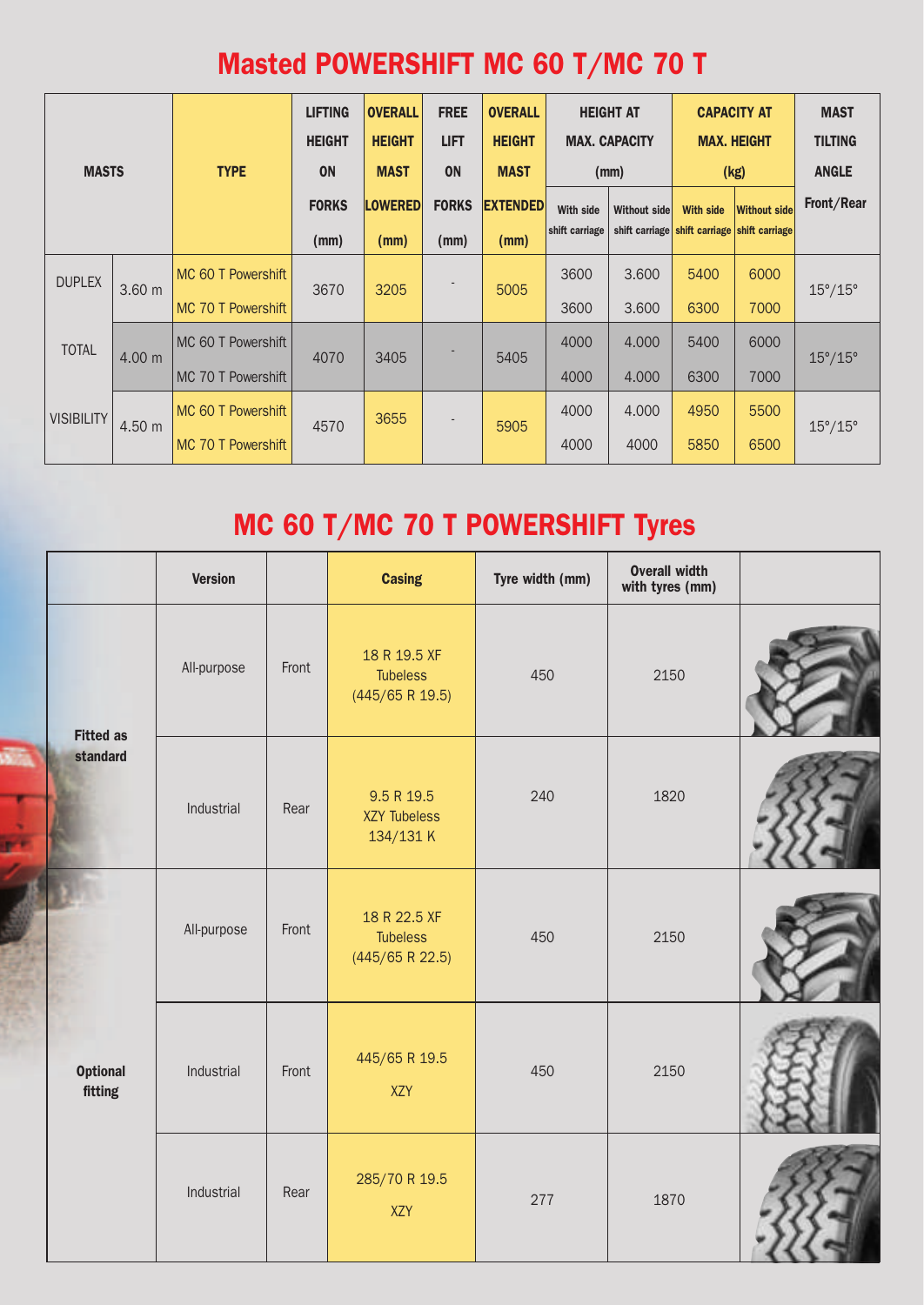#### Load charts MC 60/MC 70 T Powershift

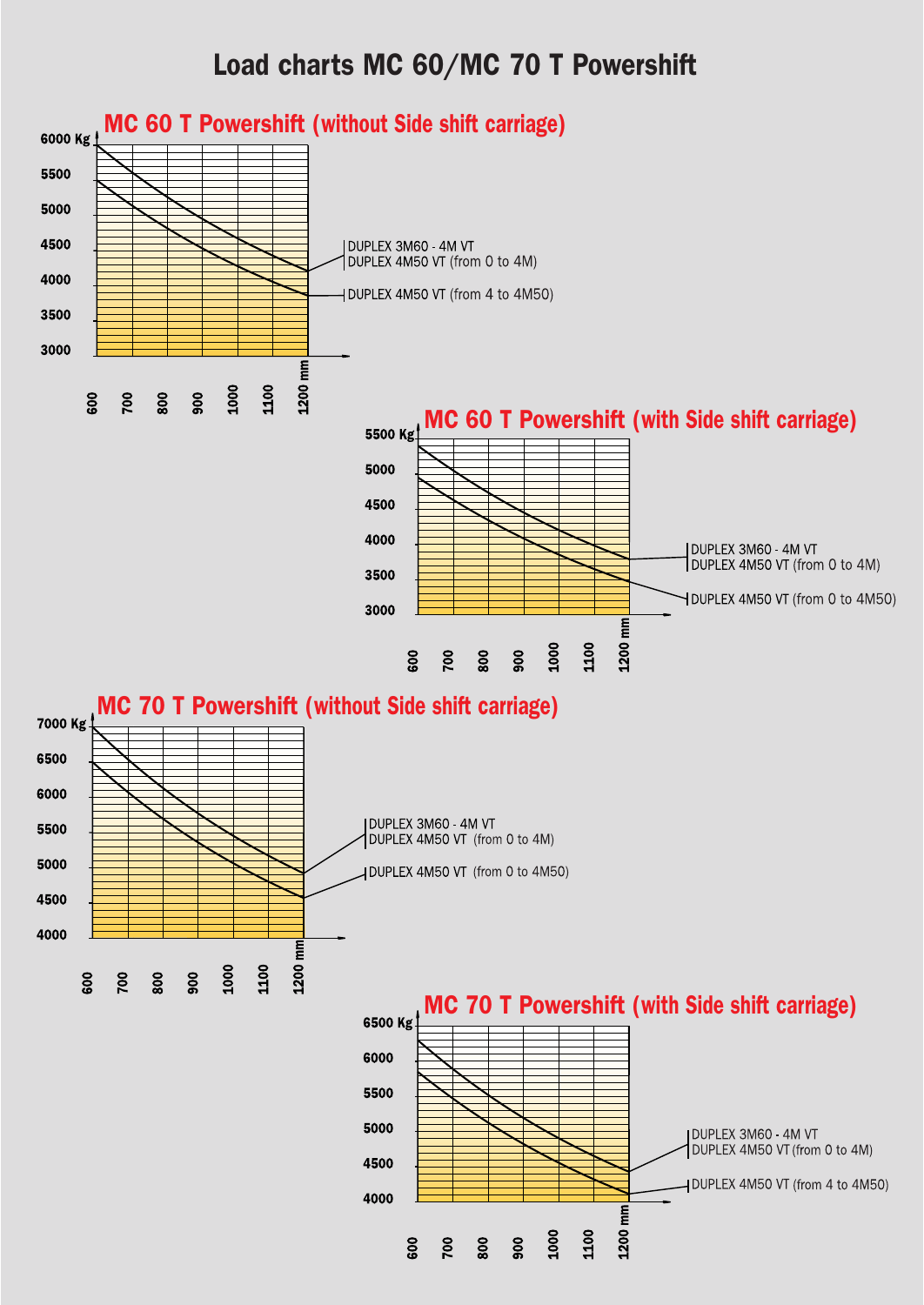#### • Quality and reliability

The solid bloc welded chassis is designed to withstand stress and damage.

The cab in high resistance steel complies with international safety standards.

The high quality design, the rigorous selection of components and effective treatment against corrosion guarantee the truck's reliability and long life.

#### • Driving comfort

The driver's compartment in the MC 60/70 T gives spacious comfort with a panoramic view. The cab's large size (2  $\mathrm{m}^{\mathrm{s}}$ ) combined with the ergonomically designed position of the control levers make driving these trucks a pleasure.

The overall design of the MC range complies with demands for safety with good forward, side and rear vision. And the roof screen gives good vision upwards.

The Powershift control on the steering column enables working speeds to be easily controlled, and the control levers are located in a logical position near the seat.







The MC range includes models from 3 to 7 tonnes.